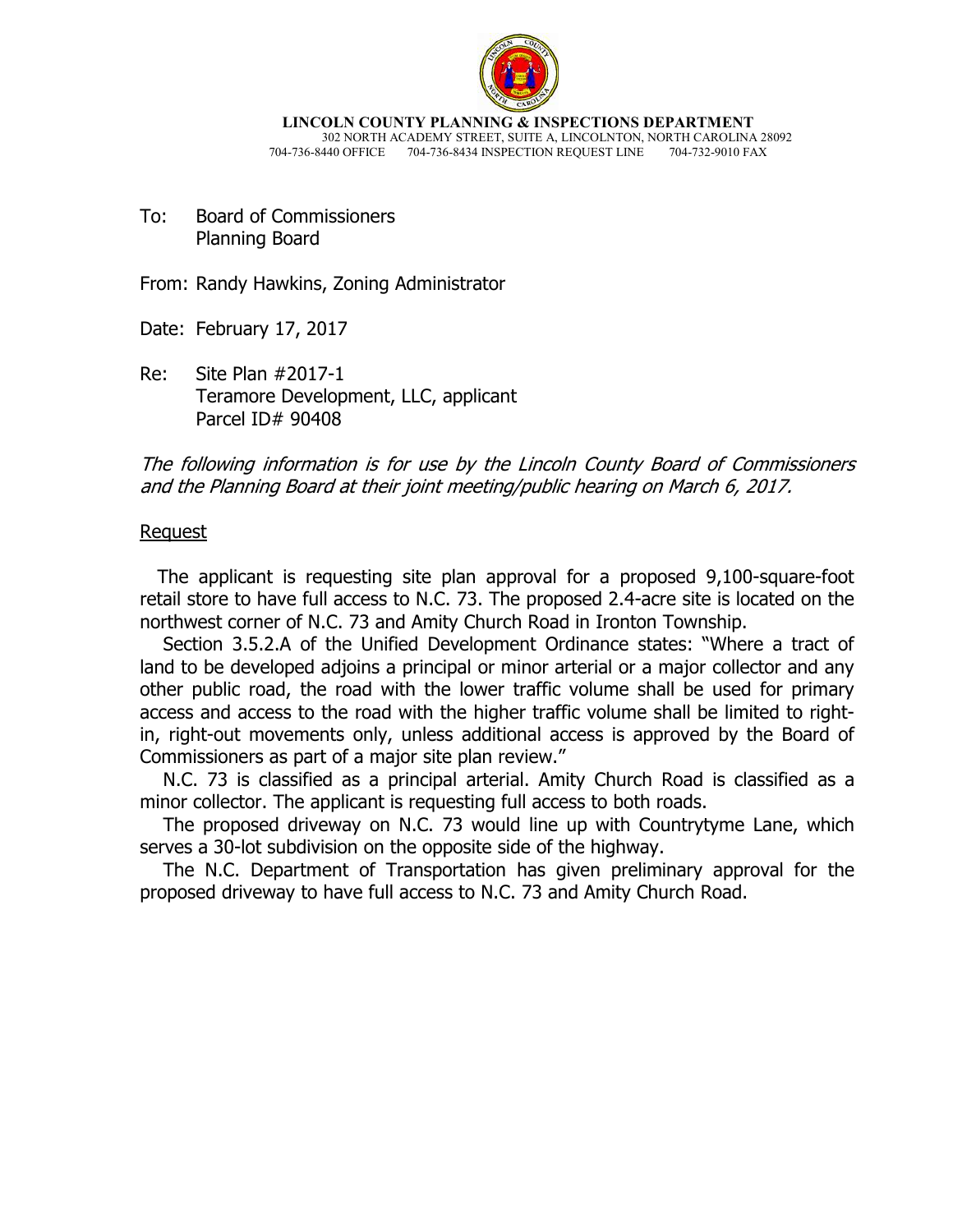# County Of Lincoln, North Carolina

Planning & Inspections Department **Major Site Plan Review** 

| <b>PART I</b><br>Applicant Name Teramore Development, LLC                                                                                                                          |
|------------------------------------------------------------------------------------------------------------------------------------------------------------------------------------|
| Applicant Address P.O. Box 6460 – Thomasville, GA 31758                                                                                                                            |
| Applicant Phone Number (229) 516-4289                                                                                                                                              |
| Property Owner Name Teramore Development, LLC                                                                                                                                      |
| Property Owner Address P.O. Box 6460 – Thomasville, GA 31758                                                                                                                       |
| Property Owner Phone Number (229) 516-4289                                                                                                                                         |
| <b>PART II</b><br>Property Location ____ Amity Church Road                                                                                                                         |
| 3673-26-7486<br>Property size<br>2.05 acres<br>Property ID (10 digits)<br>3673-26-5439<br>Property size<br>Property ID (10 digits)<br>0.9 acres                                    |
| 0.04 acres<br>Property ID (10 digits) portion of 3673-26-7776<br>Property size                                                                                                     |
| Parcel # (5 digits) 90408, 90776 & 25457<br>Deed Book(s)<br>1848 Page $(s)$<br>329                                                                                                 |
| <u>PART III</u><br>Existing Zoning District R-T & B-N<br>Proposed Zoning District<br>B-N                                                                                           |
| Briefly describe how the property is being used and any existing structures.<br>The property is currently vacant with no existing structures.                                      |
| Briefly explain the proposed use.<br>The proposed use is a commercial retail building.                                                                                             |
| \$1,000.00 APPLICATION FEE MUST BE RECEIVED BEFORE PROCESSING.                                                                                                                     |
| I hereby certify that all knowledge of the information provided for this application and attachments is true and correct to the best of<br>my knowledge.<br>superby off<br>1/19/17 |

**Applicant's Signature** 

302 North Academy Street, Suite A, Lincolnton, North Carolina 28092 · Telephone (704)736-8440 · Fax (704)732-9010

Date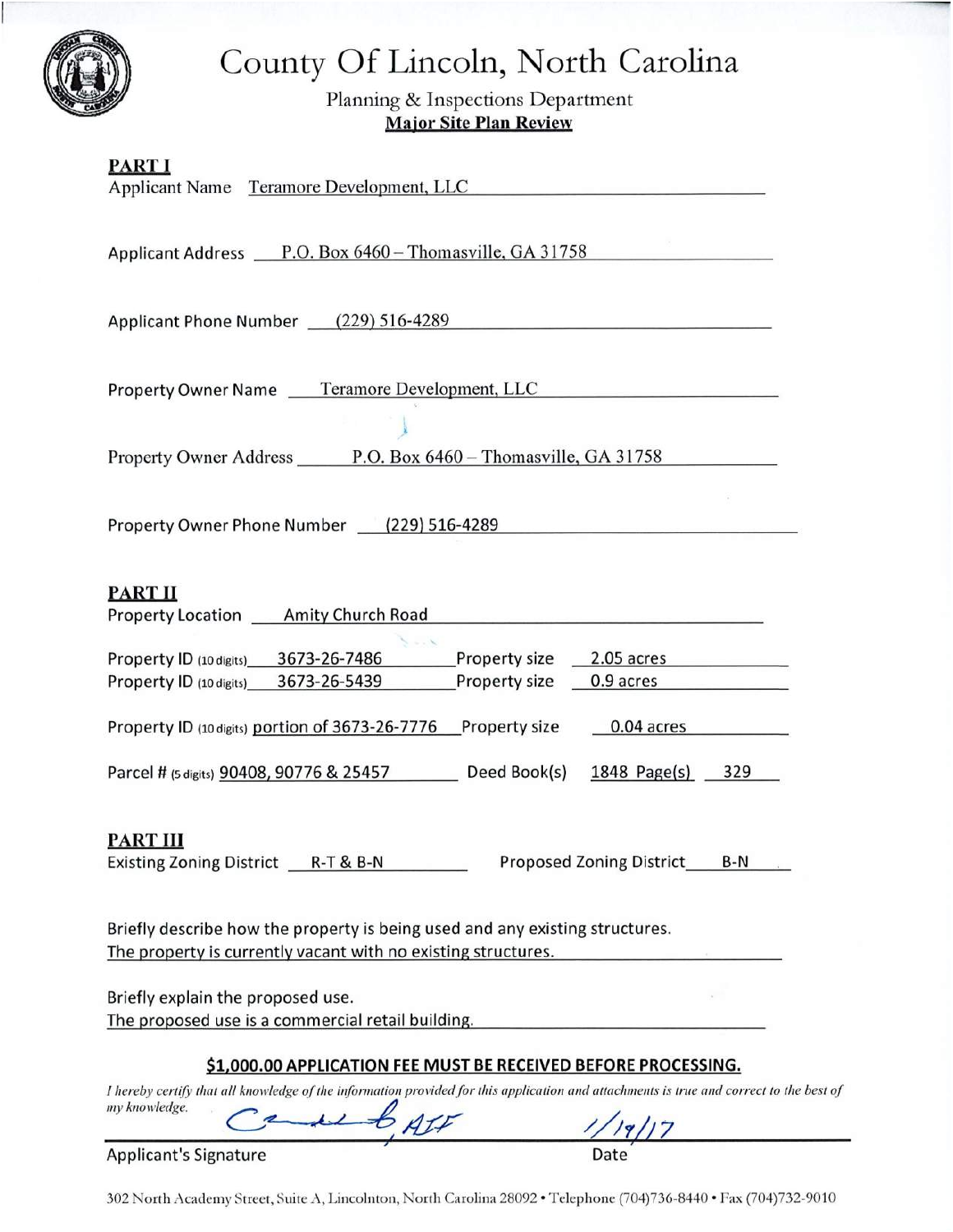## **NCDOT Functional Class**

NCDOT Functional Class



County of Lincoln, State of North Carolina DOT, Esri, HERE, Garmin, INCREMENT P, Intermap, USGS, METI/NASA, EPA, USDA | NCDOT GIS Unit

## N.C. 73: principal arterial Amity Church Road: minor collector

### 2015 Average Annual Daily Traffic Counts

N.C. 73 (near East Lincoln Middle School): 9,500 vehicles Amity Church Road (near North Lincoln Middle School): 2,200 vehicles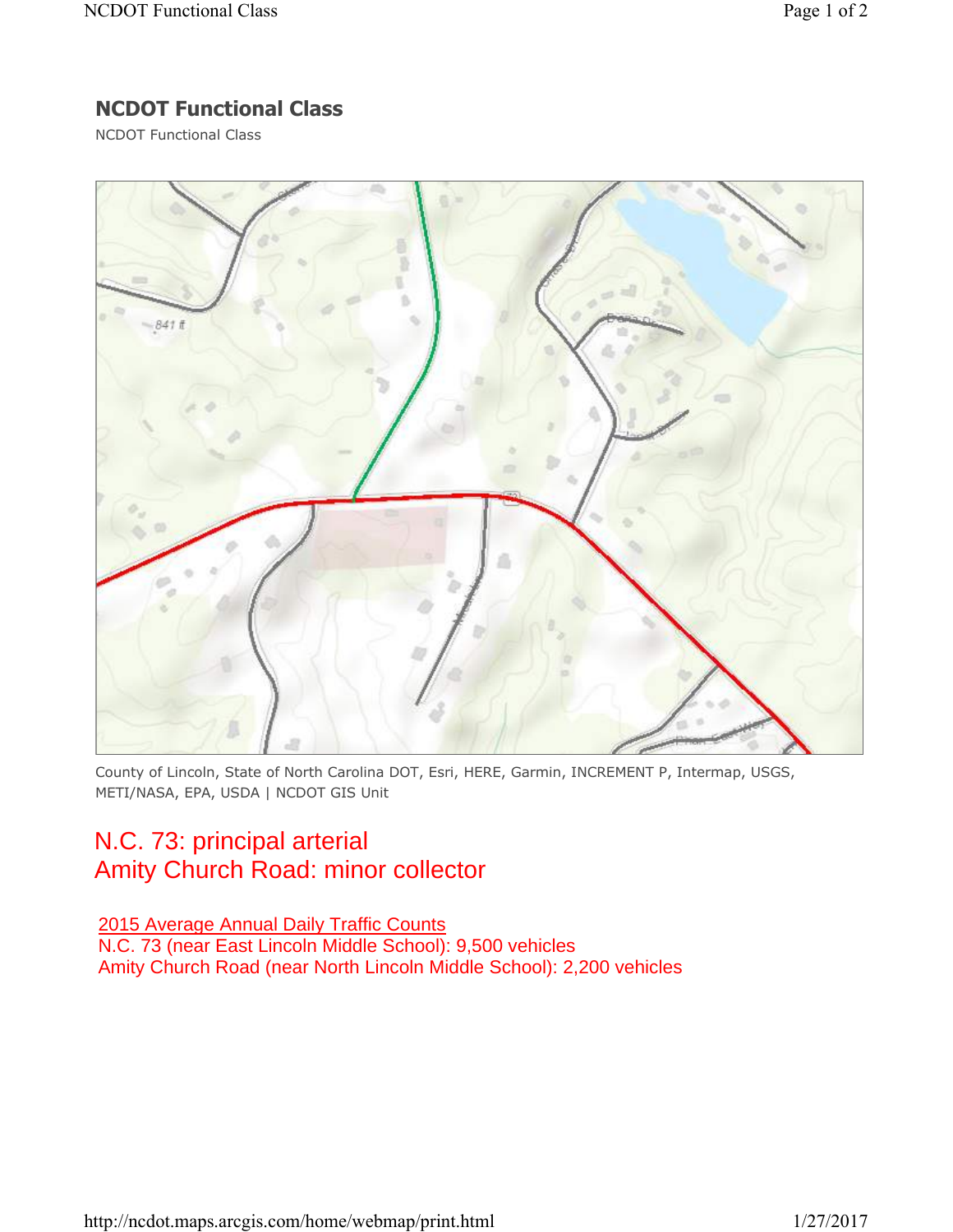